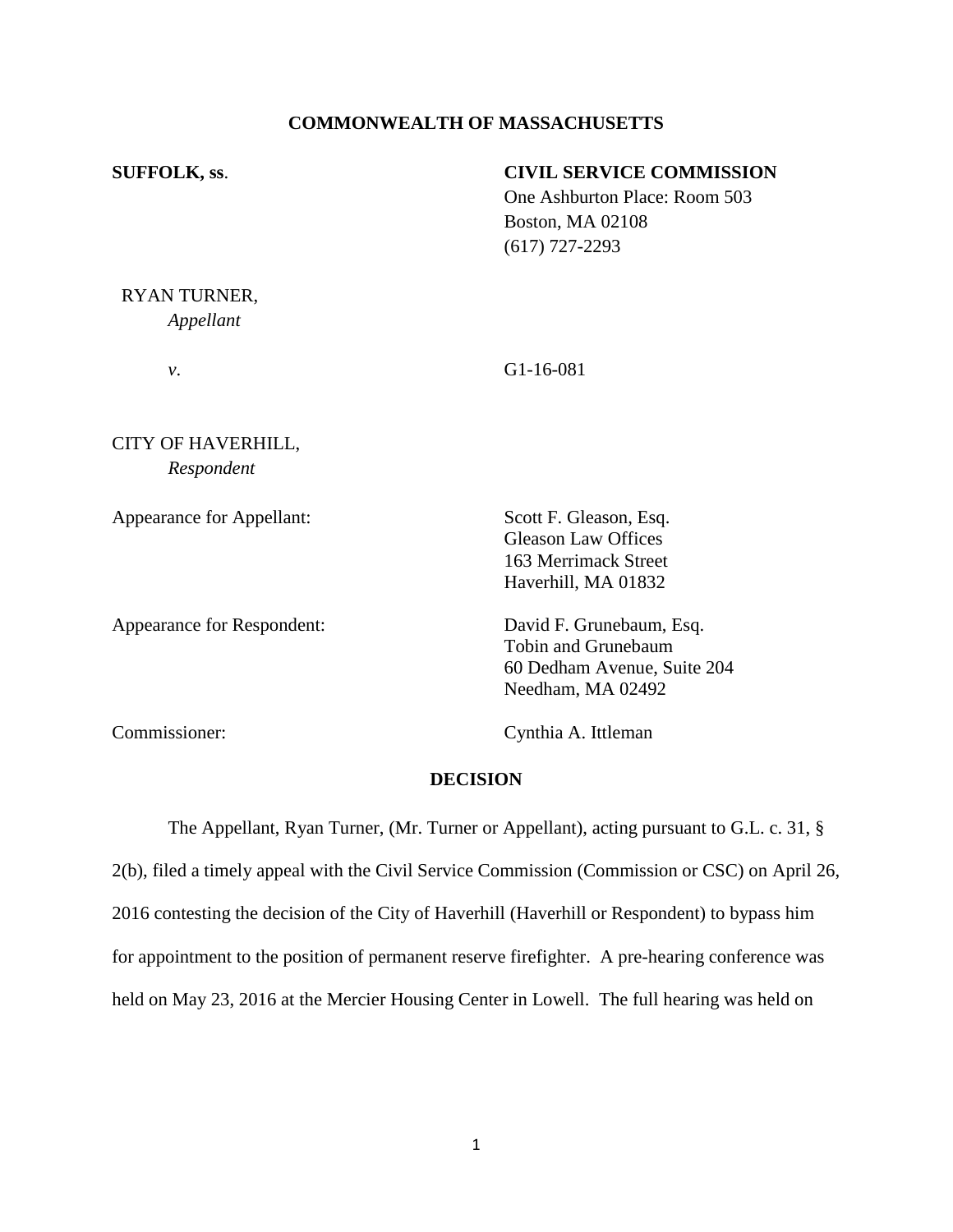July 25, also at the Mercier Housing Center.<sup>1</sup> The witnesses were not sequestered as the only witnesses were the Appellant and Retired Fire Chief John Parow (Chief Parow) and Chief Parow testified first, remaining in the hearing room following his testimony in order to assist counsel for the Respondent. The full hearing was digitally recorded. The Commission sent copies of the digital recording to the parties.<sup>2</sup> The Respondent submitted a post-hearing brief on August 31, 2016 and the Appellant submitted a post-hearing brief on August 27, 2016.

# **FINDINGS OF FACT:**

Nine (9) exhibits were entered into evidence by the Respondent (Exs.  $1 - 9$ ) without objection. The Appellant offered no additional exhibits. Based on these exhibits, the testimony of the following witnesses:

## *Called by the Respondent*:

• John Parow, Chief (ret.), Haverhill Fire Department (HFD)

## *Called by the Appellant*:

 $\overline{a}$ 

Ryan Turner, Appellant

and taking administrative notice of all matters filed in the case; pertinent statutes, case law, regulations, rules, and policies; and reasonable inferences from the credible evidence; a preponderance of the evidence establishes the following facts:

1. The Appellant has lived his whole life in Haverhill. At the time of the Commission hearing, the Appellant was engaged to be married to a woman with whom he has been in a relationship for six (6) years. They have a young child together. A number of the

<sup>1</sup> The Standard Adjudicatory Rules of Practice and Procedure, 801 CMR §§1.00, *et seq*., apply to adjudicatory hearings before the Commission with G.L. c. 31 or any Commission rules taking precedence.

 $2<sup>2</sup>$  If there is a judicial appeal of this decision, the plaintiff in the judicial appeal would be obligated to supply the court with a transcript of this hearing to the extent that he/she wishes to challenge the decision as unsupported by the substantial evidence, arbitrary and capricious, or an abuse of discretion.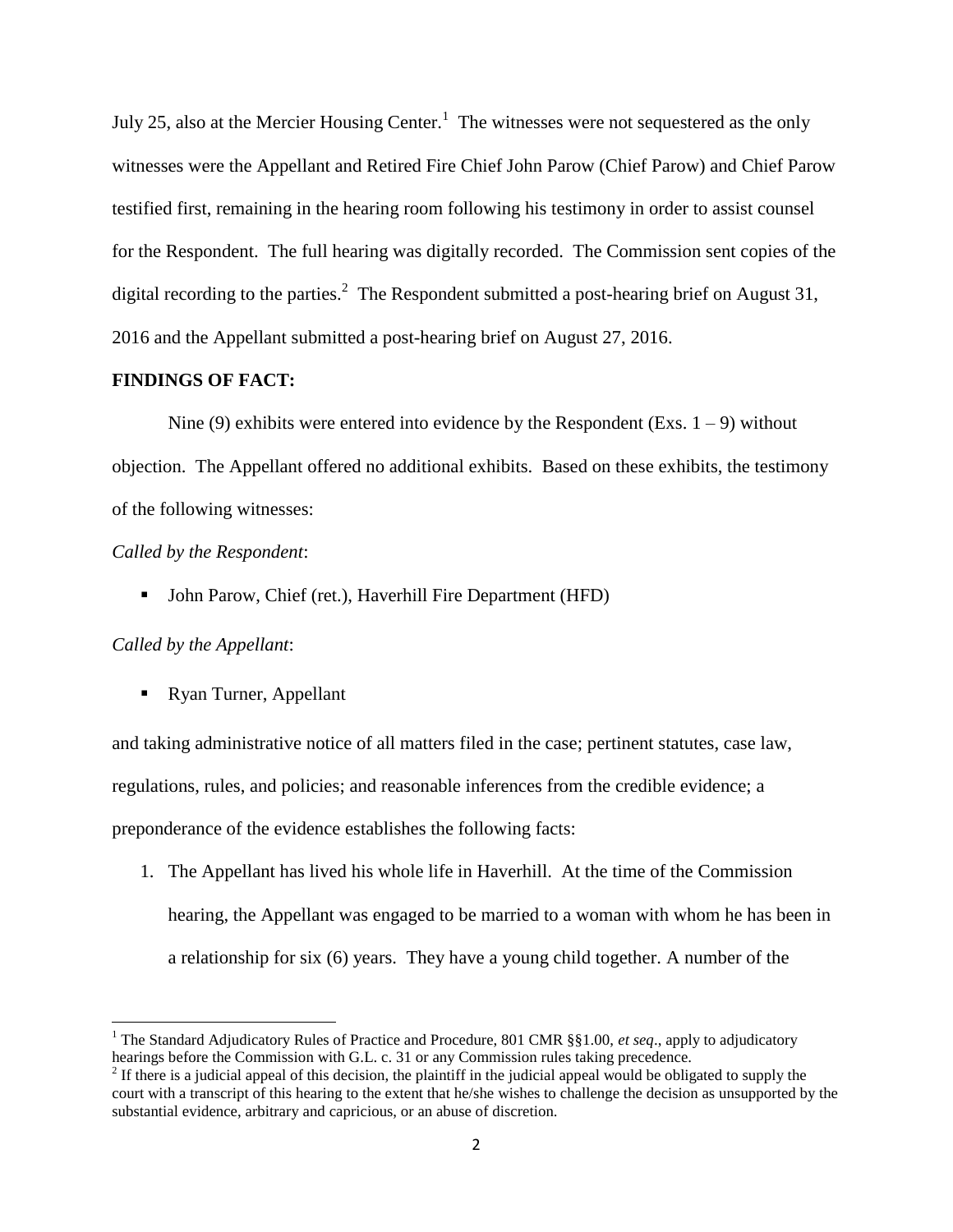members of the Appellant's family have been firefighters in different Fire Departments. (Testimony of Appellant)

- 2. In 2000, after high school, the Appellant served in the U.S. Army National Guard for approximately six (6) years. During his service, shortly after 9/11, the Appellant was assigned as a military police officer to Logan Airport for nearly one (1) year. Thereafter, he served in Uzbekistan for nearly another year in active combat where he disarmed improvised explosive devices. During his service, the Appellant received a number of commendations and awards and he was honorably discharged after his service. He was also a combat lifesaver, has Fire I and Fire II certifications, and he was trained in first aid, CPR, and AED/Defibrilator usage. (Testimony of Appellant)
- 3. At first, the Appellant experienced difficulty adjusting to civilian life when he returned from service abroad, where he and his fellow soldiers experienced ongoing threats to their safety. (Testimony of Appellant)
- 4. In early July 2004, the Respondent hired the Appellant as a police officer in Haverhill. Later in July 2004, the Appellant resigned from HPD, writing to the then-Chief of the HPD that he wanted to resign "due to personal reasons." (Ex. 8) He added, "I feel that I cannot complete the academy at this time." (Id.)
- 5. In September 2004, the Respondent hired the Appellant as a firefighter<sup>3</sup>. (Ex. 8)
- 6. In June 2005, the Appellant was arrested and charged with assault with a dangerous weapon – a hand-gun – a felony. In September 2005, the Appellant was convicted of assault with a dangerous weapon. The Appellant served a nine (9) month sentence in the house of correction with the remainder of the sentence suspended for two (2) years

 $\overline{\phantom{a}}$ 

 $3$  It is unclear if the Appellant was hired as a fulltime permanent firefighter in 2004 or if he was hired as a permanent reserve firefighter.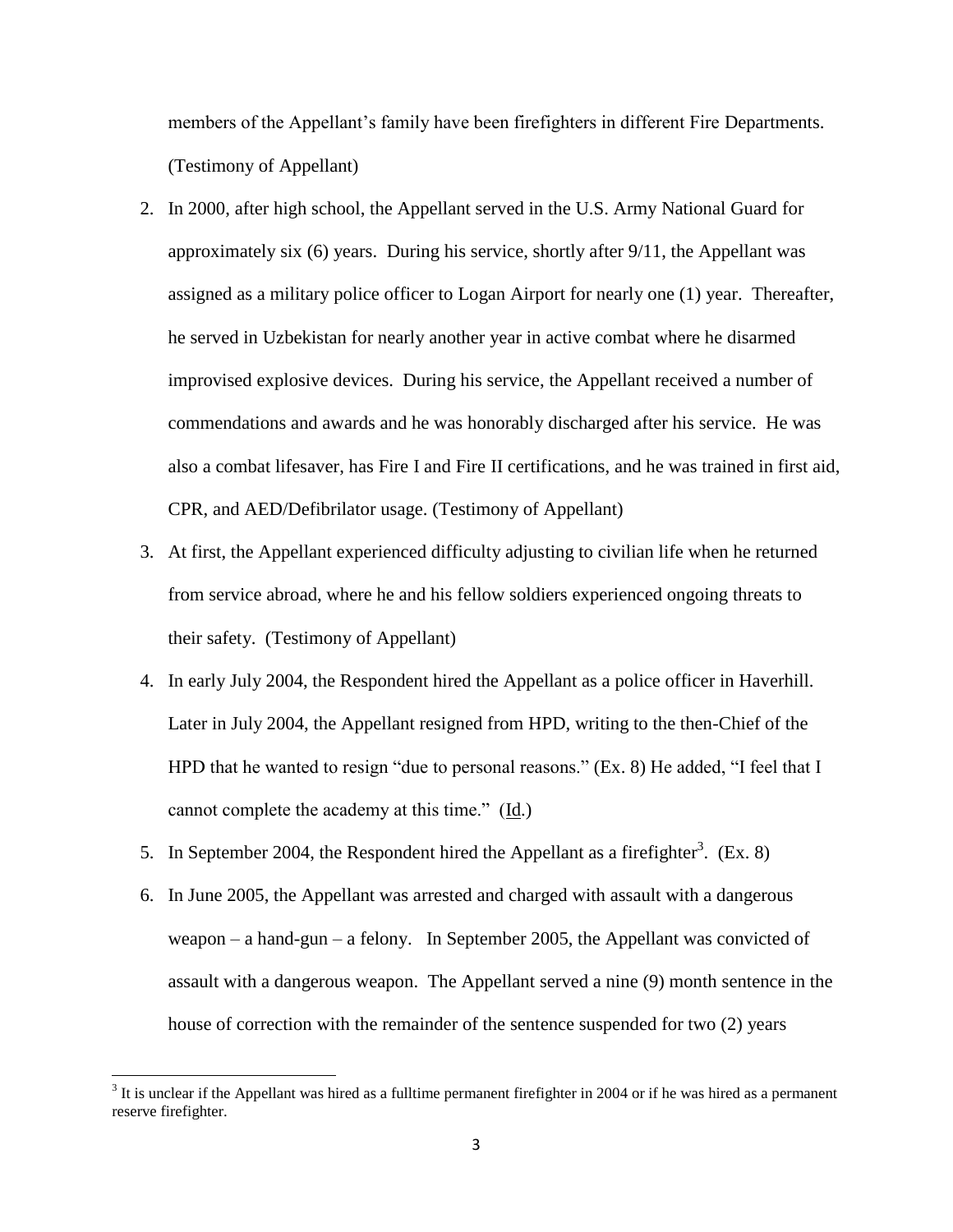(ending in 2007). (Ex. 8) Also in September 2005, following his conviction, the Appellant resigned from the Fire Department rather than be terminated. (Testimony of Parow; Exs. 1, 2 and 8)

- 7. In 2008, the Appellant admitted to driving while intoxicated in New Hampshire. His license was suspended beginning in 2008. (Ex. 3) His license remained suspended until 2014, at least in part, because he could not afford the fines and penalties he was assessed and the cost of the program he was required to attend. (Testimony of Appellant) Prior to his suspension, the Appellant was charged with speeding in 1999 and 2003 but he was found not responsible for those charges. (Ex. 9)
- 8. The Appellant worked for a construction company from 2006 to 2015, after which he started his own construction business. (Testimony of Appellant; Ex. 9)
- 9. The Appellant took the April 26, 2016 firefighter exam. He passed the exam with a score of 96. (Stipulation)
- 10. On November 1, 2014, the state's Human Resources Division (HRD) created an eligible list, ranking the examinees according to their exam scores and any applicable statutory preferences. (Stipulation; *see* G.L. c. 31, ss. 26 and 58)
- 11. The Respondent asked HRD for a Certification from which to select six (6) candidates for the position of permanent reserve firefighter. On July 22, 2015, HRD sent the Respondent Certification 03056. (Stipulation)
- 12. The Appellant's name ranked fifth  $(5<sup>th</sup>)$  from among the candidates who signed Certification 03056 to indicate their interest in the available position. (Stipulation)
- 13. The Appellant filled out an application for the firefighter position on July 23, 2015. (Ex. 9)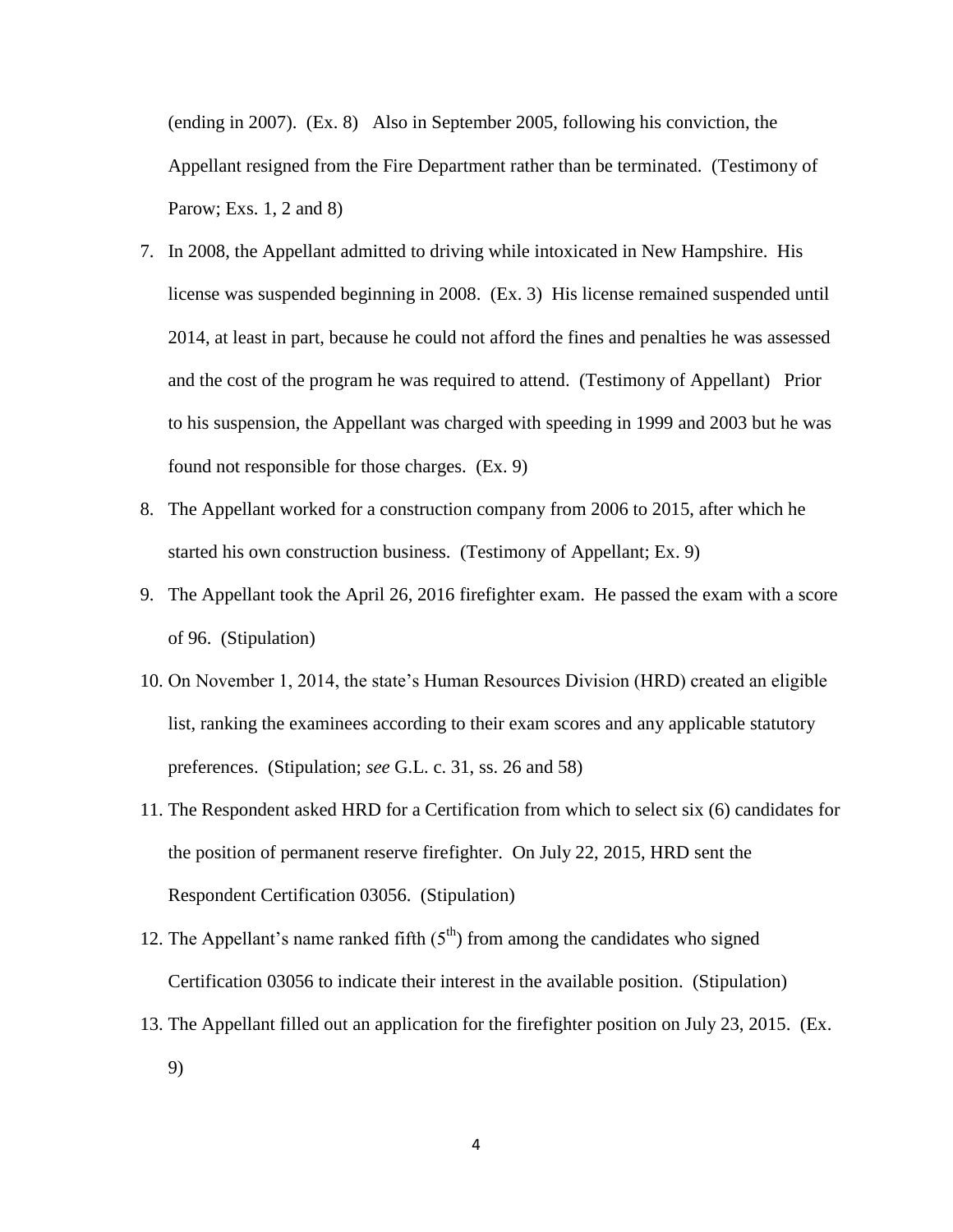- 14. HFD Chief Parow was appointed interim Fire Chief on June 14, 2015 and served in that position until July 1, 2016. As interim Fire Chief, Chief Parow was involved in the hiring process at issue here. Chief Parow did not know the Appellant prior to this hiring cycle but the Appellant's 2005 felony conviction was widely known. (Testimony of Parow)
- 15. The Haverhill Police Department conducted background investigations of the candidates, including the Appellant. This included checking the candidates' criminal records after the candidates signed forms authorizing the Respondent to do so. Chief Parow noticed the Appellant's accomplishments during his military service and that the Appellant had completed a fire academy previously but he also noticed that the Appellant had resigned to avoid termination and that the positive information about the Appellant was outweighed by the Appellant's felony conviction. (Testimony of Parow)
- 16. After the background investigations were completed, Chief Parow and Capt. Robinson interviewed the candidates, including the Appellant. At the Appellant's interview, the Chief and/or Captain asked the Appellant if anything had changed in connection with his criminal record, such as whether the Appellant's conviction had been overturned on appeal, and the Appellant told them that there had been no such change. (Testimony of Parow)
- 17. The Respondent hired six (6) candidates from Certification 03056, four (4) of whom were ranked below the Appellant. (Stipulation) The Appellant was the only candidate in this hiring process that had a felony conviction. Some candidates had a misdemeanor conviction and they were not hired. (Testimony of Parow)

5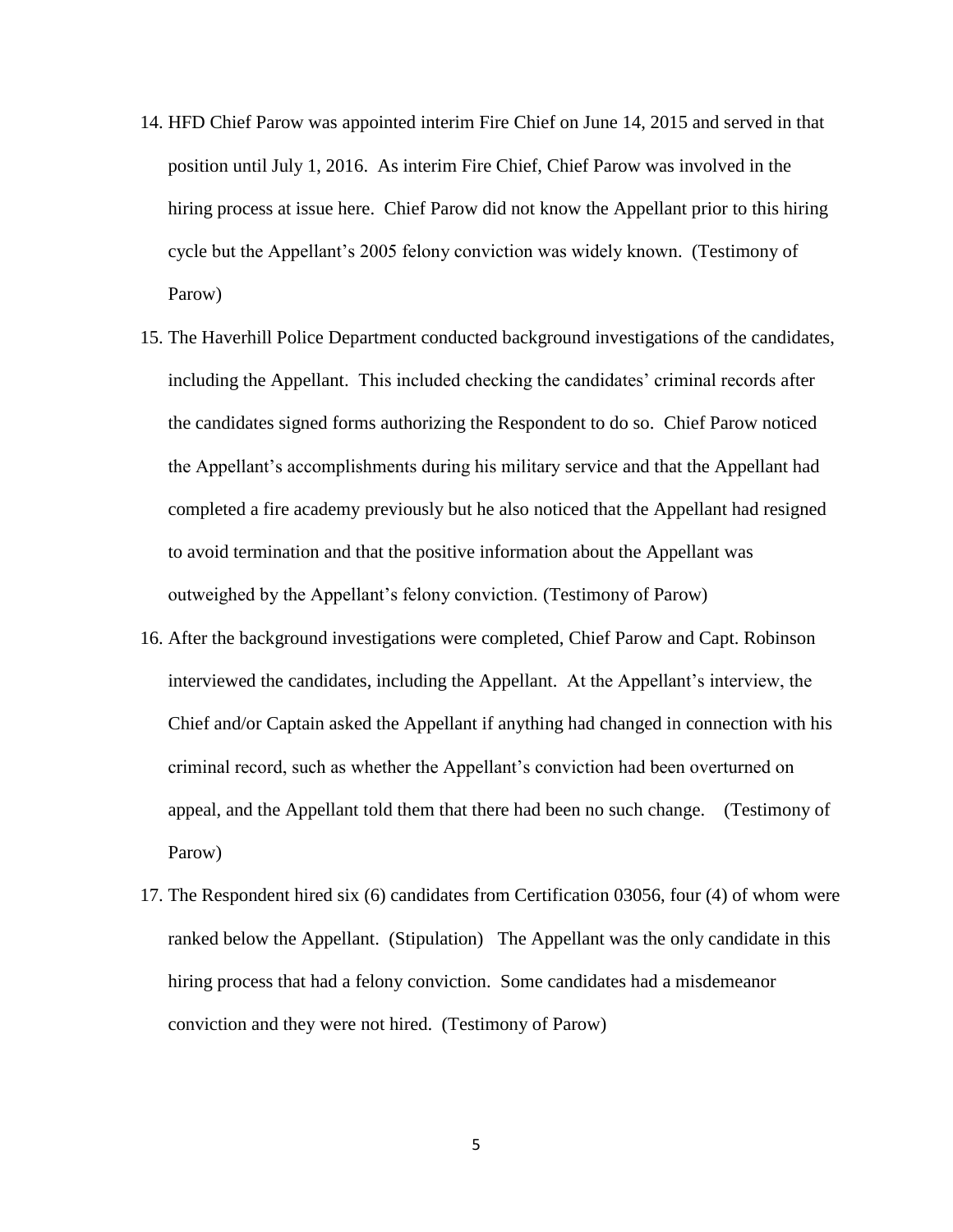- 18. By letter dated February 29, 2016, the Respondent informed the Appellant that he had been bypassed, attaching a copy of Chief Parow's October 29, 2015 letter<sup>4</sup> from Chief Parow to the Respondent's HR Director, which states the negative reasons for the Appellant's bypass, as well as attaching copies of letters sent to HRD explaining the positive military and professional experiences of each of the four (4) candidates ranked below the Appellant who were hired, in addition to the college education of three (3) of the four (4) ranked below the Appellant who were hired. (Ex. 2)
- 19. The negative reasons given for the Appellant's bypass in Chief Parow's letter were the Appellant's 2005 felony conviction, incarceration and suspended sentence; the suspension of the Appellant's driver's license from 2008 through 2013; and the Appellant's "multiple license suspensions"<sup>5</sup>. The bypass letter informed the Appellant of his right to appeal the bypass to the Commission. (Ex. 2)
- 20. The Appellant timely filed the instant appeal on April 26, 2016. (Stipulation; Administrative Notice)

#### *Relevant Authorities*

l

The fundamental purpose of the civil service system is to guard against political considerations, favoritism, and bias in governmental hiring and promotion. The commission is charged with ensuring that the system operates on "[b]asic merit principles." Massachusetts Assn. of Minority Law Enforcement Officers v. Abban, 434 Mass. 256, 259, citing Cambridge v. Civil Serv. Comm'n., 43 Mass.App.Ct. 300, 304 (1997). "Basic merit principles" means, among

<sup>&</sup>lt;sup>4</sup> Chief Parow's letter requests that the Appellant's name be "removed from consideration for employment as a firefighter". However, the parties concur that the Respondent sought to bypass the Appellant, not to have his name removed from the eligible list pursuant to Personnel Administrator Rules (PAR).09.

<sup>&</sup>lt;sup>5</sup> Chief Parow testified at the Commission hearing that he apparently erred in his bypass letter by referring to "multiple license suspensions". The Appellant's driver history includes a number of entries related to the 2008 suspension of his license; but they do not appear to be separate, multiple suspensions.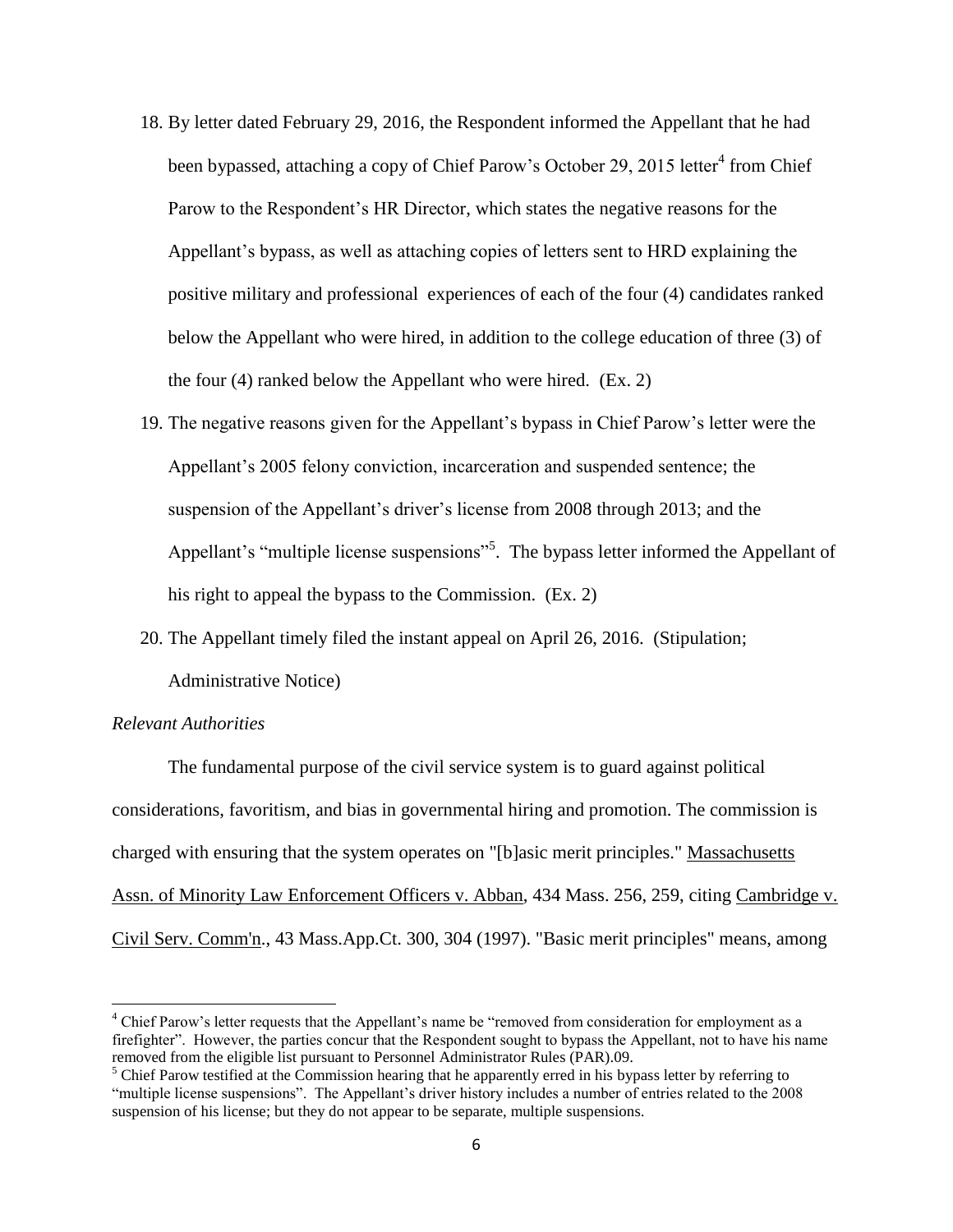other things, "assuring fair treatment of all applicants and employees in all aspects of personnel administration" and protecting employees from "arbitrary and capricious actions." G.L. c. 31, section 1. Personnel decisions that are marked by political influences or objectives unrelated to merit standards or neutrally applied public policy represent appropriate occasions for the Civil Service Commission to act. Cambridge at 304.

Pursuant to G.L. c. 31, § 27, a bypass occurs,

… [i]f an appointing authority makes an original or promotional appointment from a certification of any qualified person other than the qualified person whose name appears highest, and the person whose name is highest is willing to accept such appointment, the appointing authority shall immediately file with the administrator a written statement of his reasons for appointing the person whose name was not highest.... (Id.)

Upon an appeal of a bypass by a candidate for employment, the appointing authority has the burden of proving by a preponderance of the evidence that the reasons stated for the bypass are justified. Brackett v. Civil Serv. Comm'n, 447 Mass. 233, 241 (2006). Reasonable justification is established when such an action is "done upon adequate reasons sufficiently supported by credible evidence, when weighed by an unprejudiced mind, guided by common sense and correct rules of law." Comm'rs of Civil Serv. v. Mun. Ct., 359 Mass. 211, 214 (1971)(quoting Selectmen of Wakefield v. Judge of First Dist. Ct. of E. Middlesex, 262 Mass. 477, 485 (1928)).

An appointing authority may use any information it has obtained through an impartial and reasonably thorough independent review as a basis for bypass. *See* City of Beverly v. Civil Serv. Comm'n, 78 Mass.App.Ct. 182, 189 (2010). In its review, the commission is to "find the facts afresh, and in doing so, the commission is not limited to examining the evidence that was before the appointing authority." Id. at 187 (quoting City of Leominster v. Stratton, 58 Mass.App.Ct.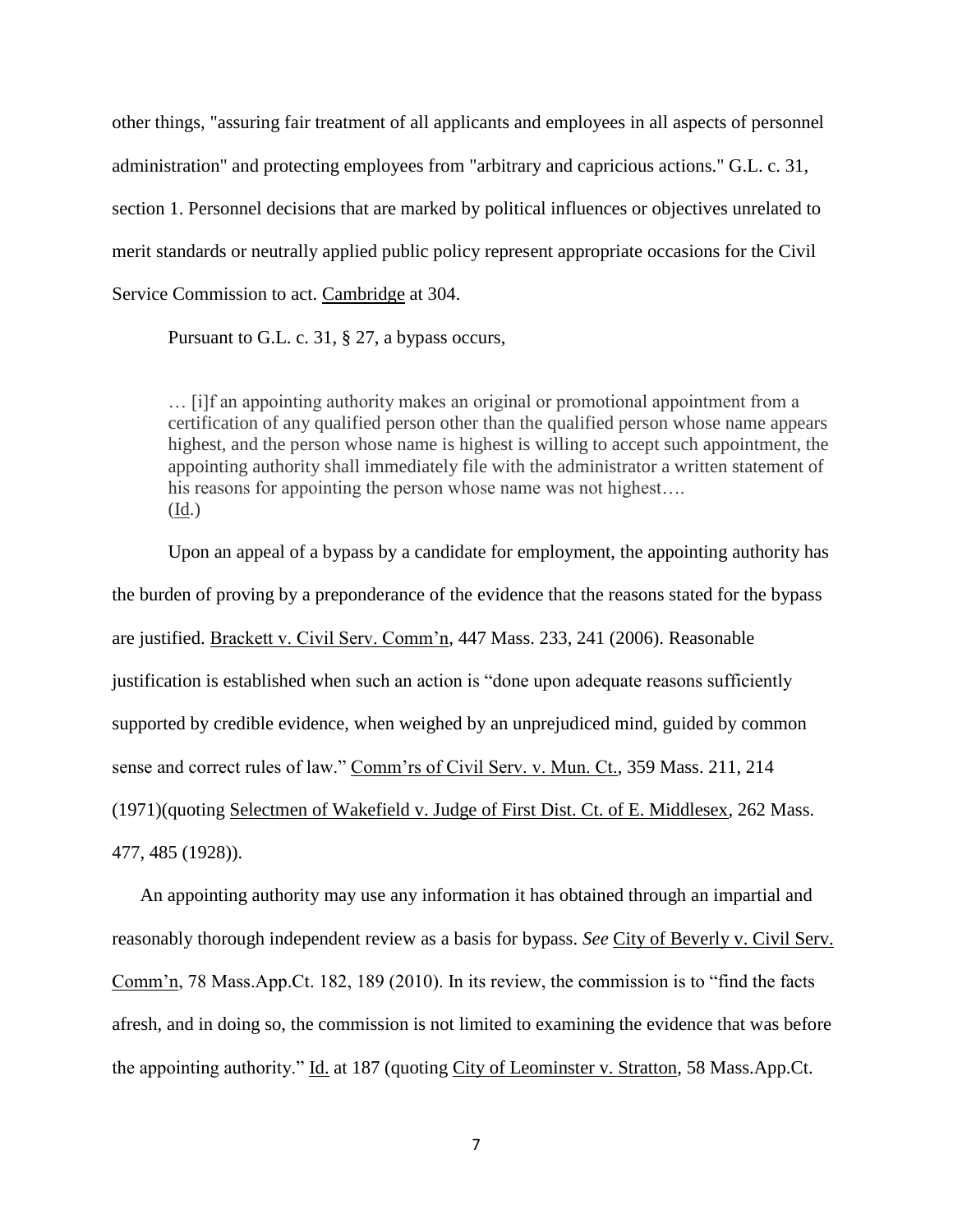726, 728, *rev. den.,* 440 Mass. 1108 (2003)). However, the commission's work "is not to be accomplished on a wholly blank slate." Falmouth v. Civil Serv. Comm'n, 447 Mass. 814, 823 (2006). Further, the commission does not ignore the previous decision of the appointing authority, but rather "decides whether there was reasonable justification for the action taken by the appointing authority in the circumstances found by the commission to have existed when the appointing authority made its decision." Id. at 824 (quoting Watertown v. Arria, 16 Mass.App.Ct. 331, 334, *rev.den.*, 390 Mass. 1102 (1983)).

In deciding an appeal, the commission "owes substantial deference to the appointing authority's exercise of judgment in determining whether there was reasonable justification" for the bypass. Beverly, 78 Mass.App.Ct. at 188. The Commission should not substitute its own judgment for that of an appointing authority. Id. (citing Sch. Comm'n of Salem v. Civil Serv. Comm'n, 348 Mass. 696, 698-99 (1965)); Debnam v. Belmont, 388 Mass. 632, 635 (1983); Comm'r of Health & Hosps. of Boston v. Civil Serv. Comm'n, 23 Mass.App.Ct. 410, 413 (1987)).

Pursuant to G.L. c. 151B, s. 4(9 1/2) employers may not discriminate against job applicants with regard to certain criminal records. *See also* 804 CMR 03.00. However, the Massachusetts Commission Against Discrimination's (MCAD) website provides that, "[a]n employer may ask: [h]ave you ever been convicted of a felony .…"

[http://www.mass.gov/mcad/resources/employers-businesses/emp-fact-sheet-discrim-criminal](http://www.mass.gov/mcad/resources/employers-businesses/emp-fact-sheet-discrim-criminal-record-gen.html)[record-gen.html](http://www.mass.gov/mcad/resources/employers-businesses/emp-fact-sheet-discrim-criminal-record-gen.html) (emphasis added).

Under G.L. c. 6, s. 172(a)(1), criminal justice agencies may obtain all criminal offender record information (CORI), including sealed records "for the actual performance of their criminal justice duties". Id. Further, section 172(a)(3) adds that certain authorities may request

8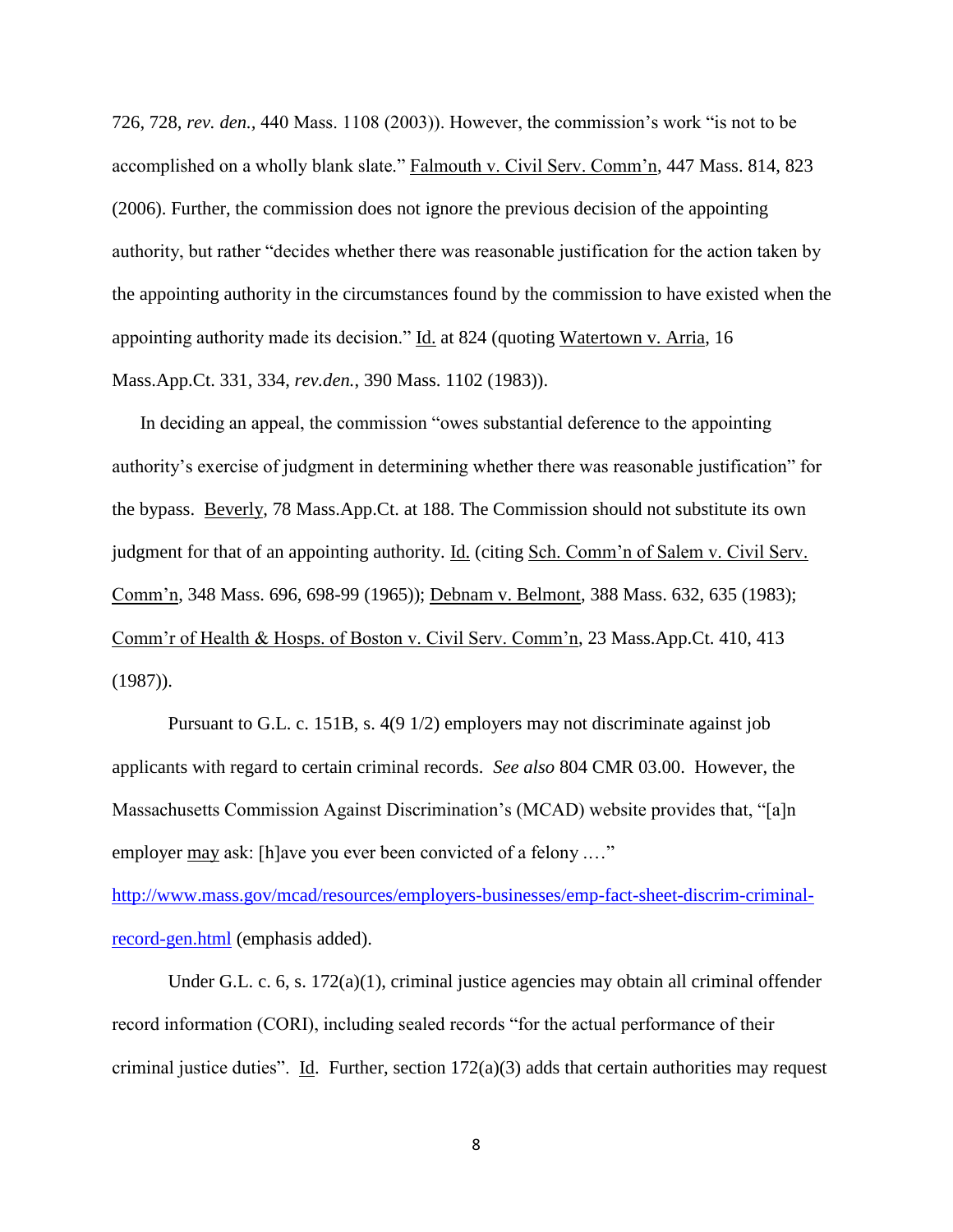the CORI "to evaluate current and prospective employees ...." ( $\underline{Id}$ .) Section 172(a)(3) adds,

however, in part, that,

Criminal offender record information made available under this section shall be limited to the following: (i) felony convictions for 10 years following the disposition thereof, including termination of any period of incarceration or custody, (ii) misdemeanor convictions for 5 years following the disposition thereof, including termination of any period of incarceration or custody …. Id. (emphasis added)

### *Analysis*

The Respondent has established, by a preponderance of the evidence, that it had reasonable justification to bypass the Appellant. There is no dispute that the Appellant was convicted in September 2005 of felony assault with a dangerous weapon (a hand-gun), for which he was incarcerated for nine (9) months and given a two (2)-year suspended sentence ending in 2007. The Respondent required candidates completing the application to sign a form authorizing the Respondent to check their criminal records. However, as Chief Parow credibly testified, the Appellant's felony conviction was well known. It was likely well known, at least in part, because it occurred when the Appellant worked in the Fire Department previously and he had resigned rather than be terminated. At the Appellant's interview, Chief Parow or Capt. Robinson asked the Appellant if the conviction had been overturned on appeal. The Appellant answered that there had been no change in his conviction.

There is also no dispute that in 2008 the Appellant admitted to driving while intoxicated in New Hampshire, resulting in the suspension of his license through 2013. Although the Appellant represents that an OUI in New Hampshire is a civil matter and not a criminal matter, the Respondent can, nonetheless, consider the resulting license suspension in making its hiring decision. Moreover, there were aggravating factors for the Respondent to consider. First, the Appellant's license remained suspended for approximately five (5) years. Although the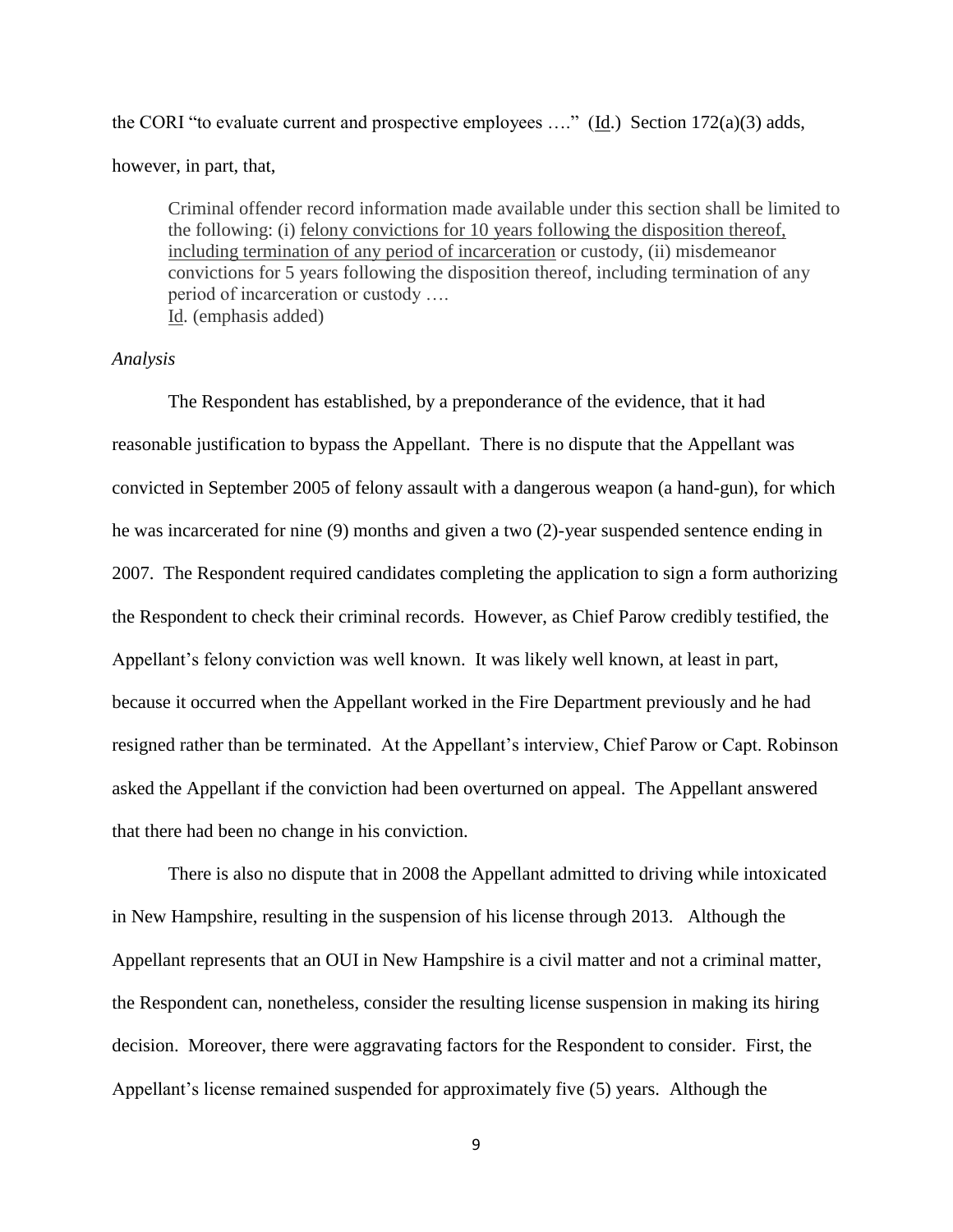Appellant asserts that this extensive suspension was due, at least in part, to his inability to pay the requisite fines, fees and for his participation in a required program, the fact remains that he did not have a valid driver's license up until two (2) years before he applied to the HFD. Secondly, the proximity in time between the Appellant's felony conviction and admission to an OUI is troubling. Specifically, the Appellant's two (2)-year suspended sentence from the 2005 felony conviction ended in 2007 and his admission to the OUI offense occurred the following year. Combined, the Appellant's felony conviction and OUI provide reasonable justification for bypassing him.

The HFD is not a criminal justice agency under G.L. c. 6, s. 172. In addition, it was the Haverhill Police Department, not the HFD, who requested the Appellant's CORI for the purpose of assisting the HFD in hiring firefighters. However, even if G.L. c. 6, s. 172 was applicable here, the statute authorizes employers to inquire about criminal record information related to "felony convictions for 10 years following the disposition thereof, including termination of any period of incarceration", and misdemeanor convictions for 5 years following disposition thereof, including termination of incarceration, and pending criminal charges. Id. The Appellant was convicted of a felony in September 2005 and was sentenced to serve nine (9) months and given a two (2)-year suspended sentence (ending in 2007) and resigned from the HFD to avoid being terminated. The Appellant's nine (9) month incarceration in September 2005 would end in or around June 2006. After taking the 2015 firefighter exam, the Appellant applied to the HFD again, signing his application on July 23, 2015. The ten (10)-year period in which the Respondent may inquire of a felony conviction did not lapse until 2016 at the earliest. Therefore, the Respondent would have been permitted to consider the Appellant's 2005 felony conviction and bypass him therefor in this case.

10